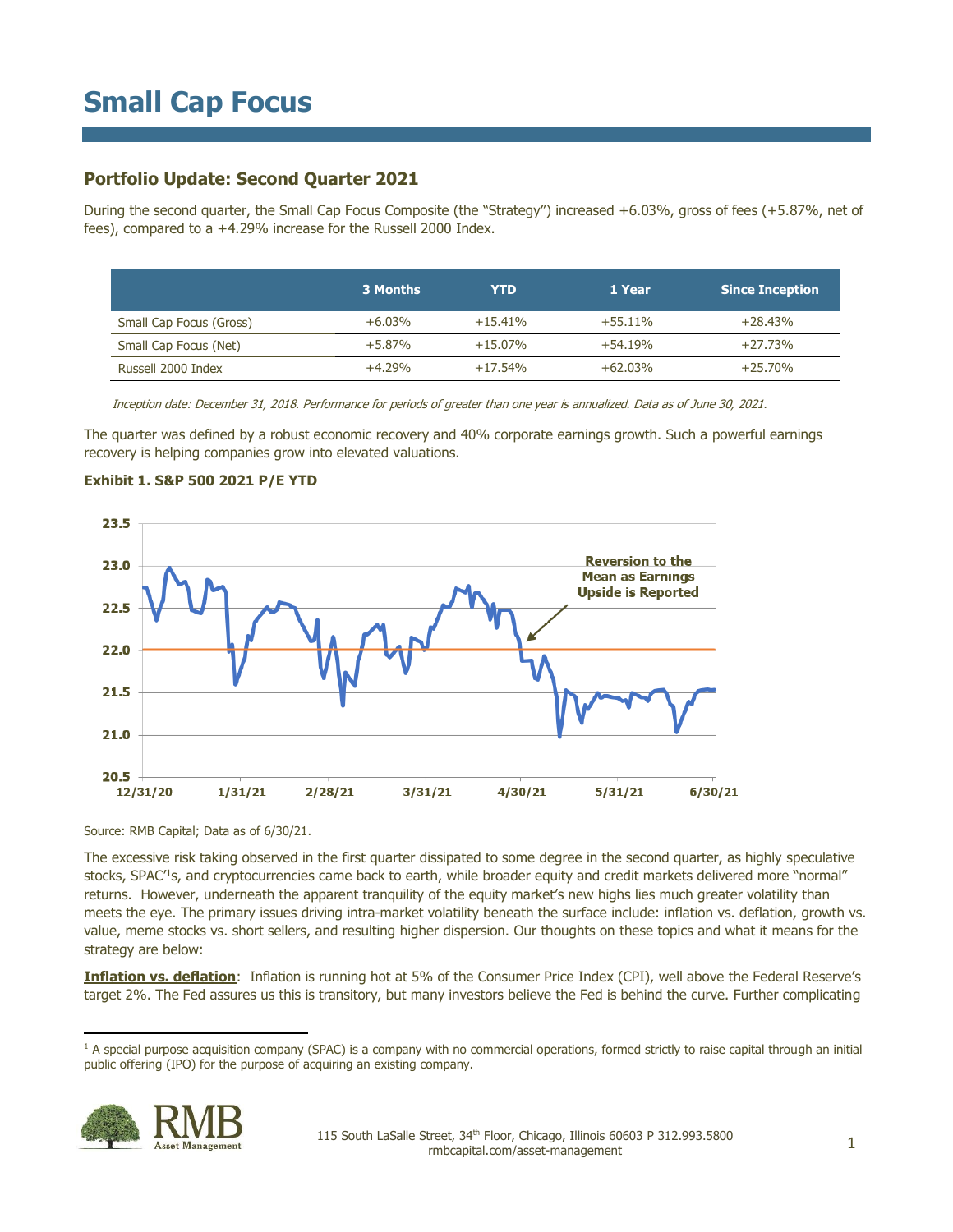matters is the varying definition of "transitory" between market participants. Industries and companies that are sensitive to changes in real interest rates and inflation are experiencing greater volatility.



### **Exhibit 2. S&P 500 Sector Sensitivity to Changes in Rate**

Source: Bloomberg Financial L.P. Data is as of April 29, 2021. Correlation analysis based on changes in S&P 500.

**Growth vs. value:** Value stocks (+4.56%) continued to outperform growth stocks (+3.92%) this quarter.<sup>2</sup> Value tends to perform better in a robust economic and rising inflation environment, whereas growth tends to perform better in a slower economic and disinflationary environment.

**Meme stocks vs. short sellers:** The meme stock phenomena is still with us. Our internal risk software, Alphacuity, indicates that the difference between the performance of the Russell 2000 and the Russell 3000 was largely due to company specific risk from the following meme stocks:<sup>3</sup>: AMC Entertainment Holdings, Inc. (AMC), GameStop Corp. (GME), Plug Power Inc. (PLUG), Novavax, Inc. (NVAX), and Caesars Entertainment, Inc. (CZR). MEME stocks have now become their own "risk" category and GME was one of the largest market caps in the Russell 2000. We find this simply incredible.

<sup>&</sup>lt;sup>2</sup> Russell 2000 Value Index and Russell 2000 Growth index, respectfully, quarterly returns as of 6/30/21.



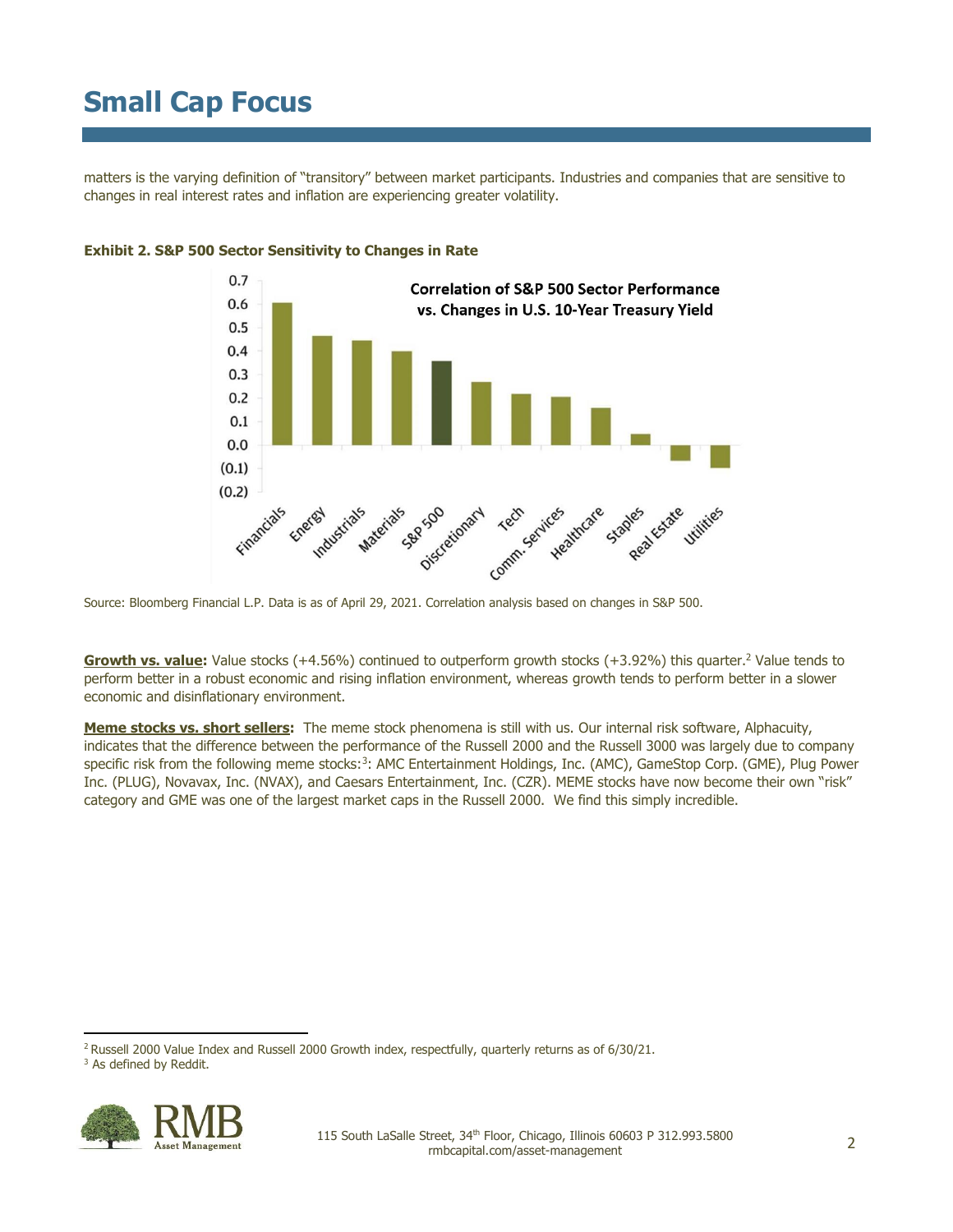

**Exhibit 3. Meme Stock Inflows Exceed Other Sectors/Industries, including S&P Tech Sector**

Source: Vanda Track, via the Irrelevant Investor Blog

We have noticed that during early Q1 and late Q2, periods where retail investors were buying Meme stocks, our performance lagged because our bias for quality prevents us from owning these stocks, but excess performance returns when investors stop buying these high-flyers.

**Higher dispersion:** Dispersion measures how closely stocks move together vs. apart. Low dispersion (together) occurs when excess liquidity created by the Fed balance sheet expansion dominates stock prices. The concept is captured eloquently by Warren Buffett's financial take on JFK's quip "a rising tide lifts all boats." Higher dispersion occurs when the liquidity cycle shifts from excess to neutral. We are starting to see this occur now as the Fed contemplates reducing the number of mortgage purchases as well as other financial assets.





Source: FactSet. Company Specific Dispersion derived from S&P 500 index.

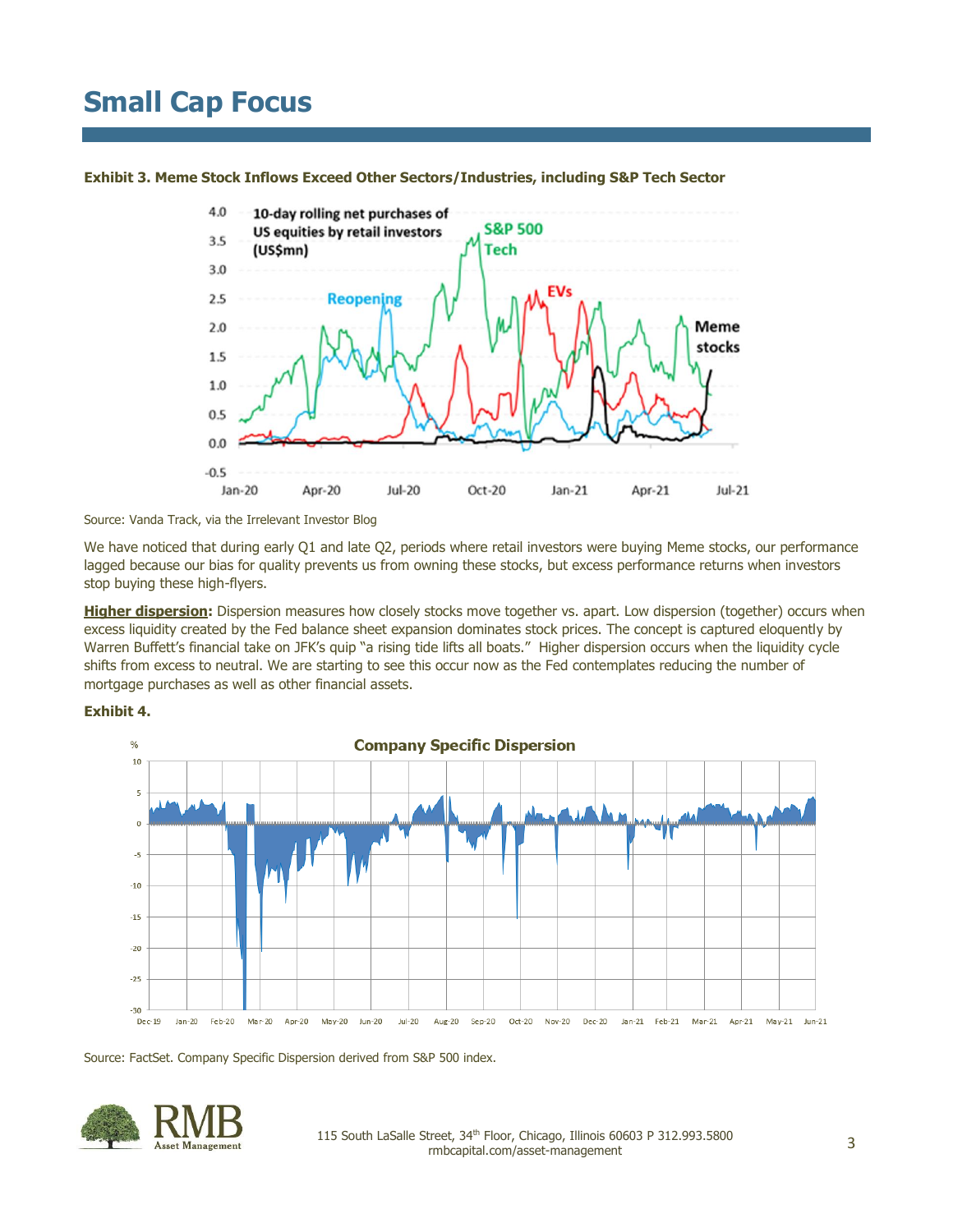So, what does all of this mean for strategy performance? Our dual diversification portfolio construction process (by lifecycle and sector) helps deal with the uncertainty and volatility associated with growth vs. value and/or inflation/deflation. While the meme phenomena can temporarily create headwinds/tailwinds, it does not present a longer-term challenge. Finally, given portfolio construction risk controls, factors out of our control are intentionally minimized, isolating idiosyncratic risk, which is in our control. Thus, higher dispersion creates more opportunity for our process to add value from company specific stock selection.

### **Contributors and Detractors**

Last quarter, contributors and detractors were clearly divided between value and growth stocks. This quarter, contributors and detractors were more company specific, which is consistent with our observation of higher dispersion.

Pool Corp. (POOL, +33.13%) is a skilled acquirer benefitting from a distribution-based network effect. We believe POOL has attractive competitive attributes and is a rare "Amazon-proof" business. Additionally, POOL is benefitting from a housing recovery but also has 60% recurring revenue tied to pool maintenance. Quarterly results revealed the resiliency of its business model and its ability to pass on significant inflationary costs through price increases. Devon Energy Corp. (DVN, +35.13%), entered the portfolio through its purchase of WPX last quarter. We held the larger company, given the attractive acquisition price and synergies. DVN is an environmentally responsible oil & gas exploration and production company. DVN reported a blow-out quarter, confirming synergistic benefits of the deal as well as benefitting from higher oil and natural gas prices. Proofpoint (PFPT, +38.15%) is a leading email security software firm that was acquired by a private equity firm. Strong contributions from companies represented by different factors (growth, value, quality, inflation, interest rates) demonstrates how efficiently diversified portfolios can add value when volatility and dispersion increase within the market.

Detractors were also more company specific and diversified across multiple factors. Bright Horizons Family Solutions Inc. (BFAM, -14.18%) provides child care and early education which helps

### **Small Cap Focus**

**SECOND QUARTER 2021 CONTRIBUTION REPORT** Ranked by Basis Point Contribution

| <b>Basis Point Contribution</b>       | Return |           |
|---------------------------------------|--------|-----------|
| <b>Top Contributors</b>               |        |           |
| Pool Corp.                            | $+104$ | $+33.13%$ |
| Devon Energy Corp.                    | $+93$  | $+35.13%$ |
| Proofpoint Inc.                       | $+92$  | $+38.15%$ |
| West Pharmaceutical Services Inc.     | $+86$  | $+27.55%$ |
| Omnicell Inc.                         | $+52$  | $+16.62%$ |
| <b>Bottom Detractors</b>              |        |           |
| Bright Horizons Family Solutions Inc. | $-25$  | $-14.18%$ |
| <b>TriCo Bancshares</b>               | $-24$  | $-9.62%$  |
| Exponent Inc.                         | $-22$  | $-8.23%$  |
| Seacoast Banking Corp. of Florida     | $-21$  | $-5.41%$  |
| Columbia Sportswear Co.               | -17    | $-6.62%$  |

Past performance is not indicative of future results, and there is a risk of loss of all or part of your investment. The above does not represent all holdings in the Strategy. Holdings listed might not have been held for the full period. To obtain a copy of RMB's calculation methodology and a list of all holdings with contribution analysis, please contact your service team. The data provided is supplemental. Please see important disclosures at the end of this document.

working mothers get back to work. While the quarter was better than expected, it became clear the BFAM will face wage pressures and it is not clear whether pricing power is strong enough to offset these pressures. TriCo Bancshares (TCBK, -9.62%) reported a good quarter, but banks have started to underperform as the yield curve is starting to flatten again. Exponent Inc. (EXPO, -8.23%) is a science and engineering consulting company. EXPO operates in niche markets with teams of specialized experts in nearly 100 different technical disciplines that engage with customers to solve complicated issues in a

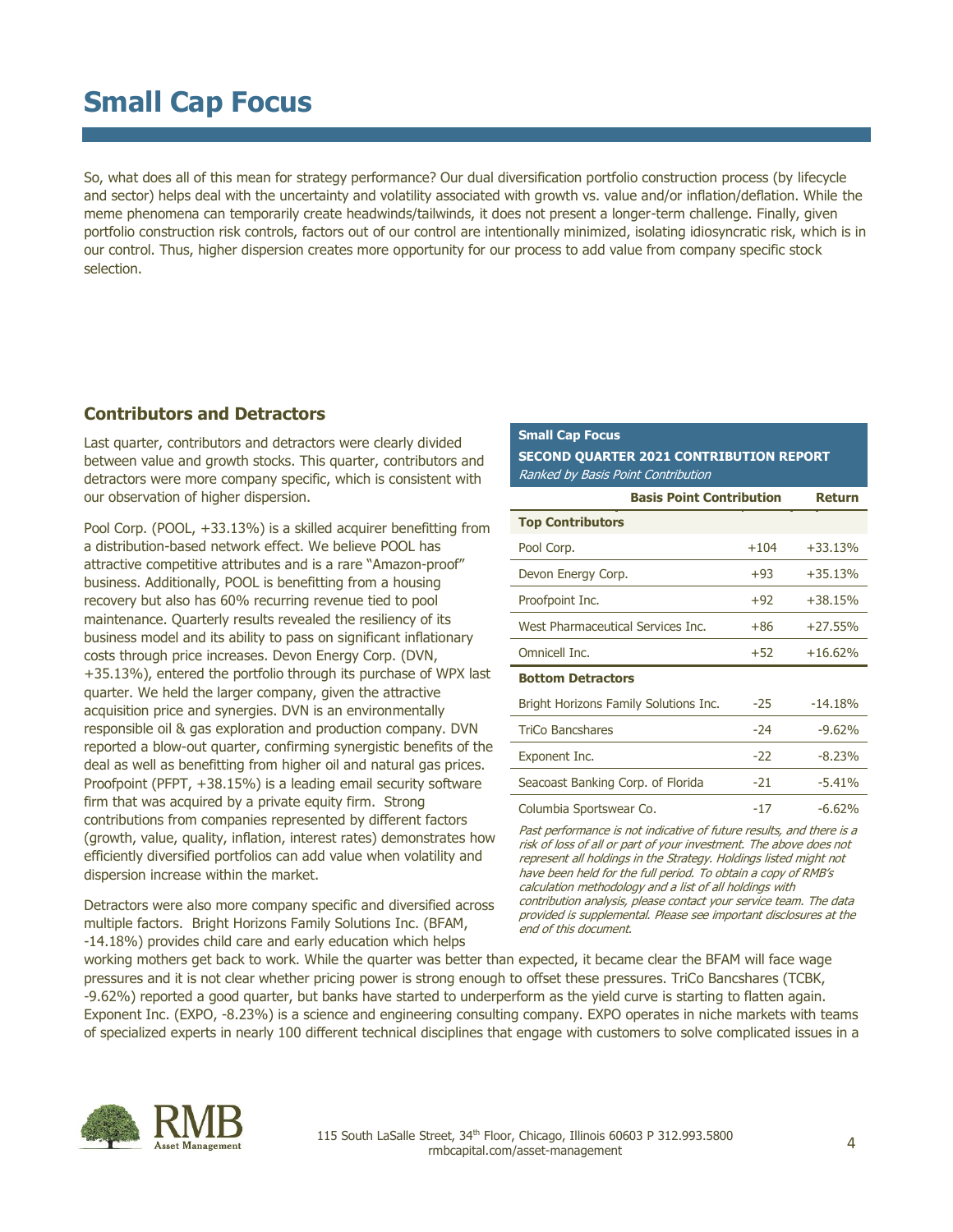diverse range of industries. EXPO reported a strong quarter, with higher guidance. While growth was strong, it was not strong enough to grow into its very high valuation

## **Portfolio Activity**

Previous portfolio activity has the portfolio fairly balanced between growth and value and we are comfortable with overall portfolio positioning.

### **Outlook**

We remain cautiously optimistic. The pricing equation is helpful to understand how our outlook has shifted:

### **Exhibit 5.**



Source: RMB Capital

EPS growth based on the annual percent change in the 12 month forward EPS expectations of the S&P 500 Index, 9/29/2000 – 7/9/2021

We suspect the heavy lifting in terms of higher market valuations is shifting from the denominator (Federal Reserve excess liquidity) to the numerator (company specific capital allocation). As the impact from excess liquidity moderates from excessive to neutral, dispersion should continue to increase. Higher dispersion is good for active managers who invest in the right businesses.

As always, the companies we invest in demonstrate high managerial skill in capital allocation, which creates value for customers, employees, communities, and shareholders.

Thank you for your commitment to the Strategy. Should you have any questions regarding your investment, please do not hesitate to reach out to us.

Sincerely,

Photo film

Chris Faber Portfolio Manager

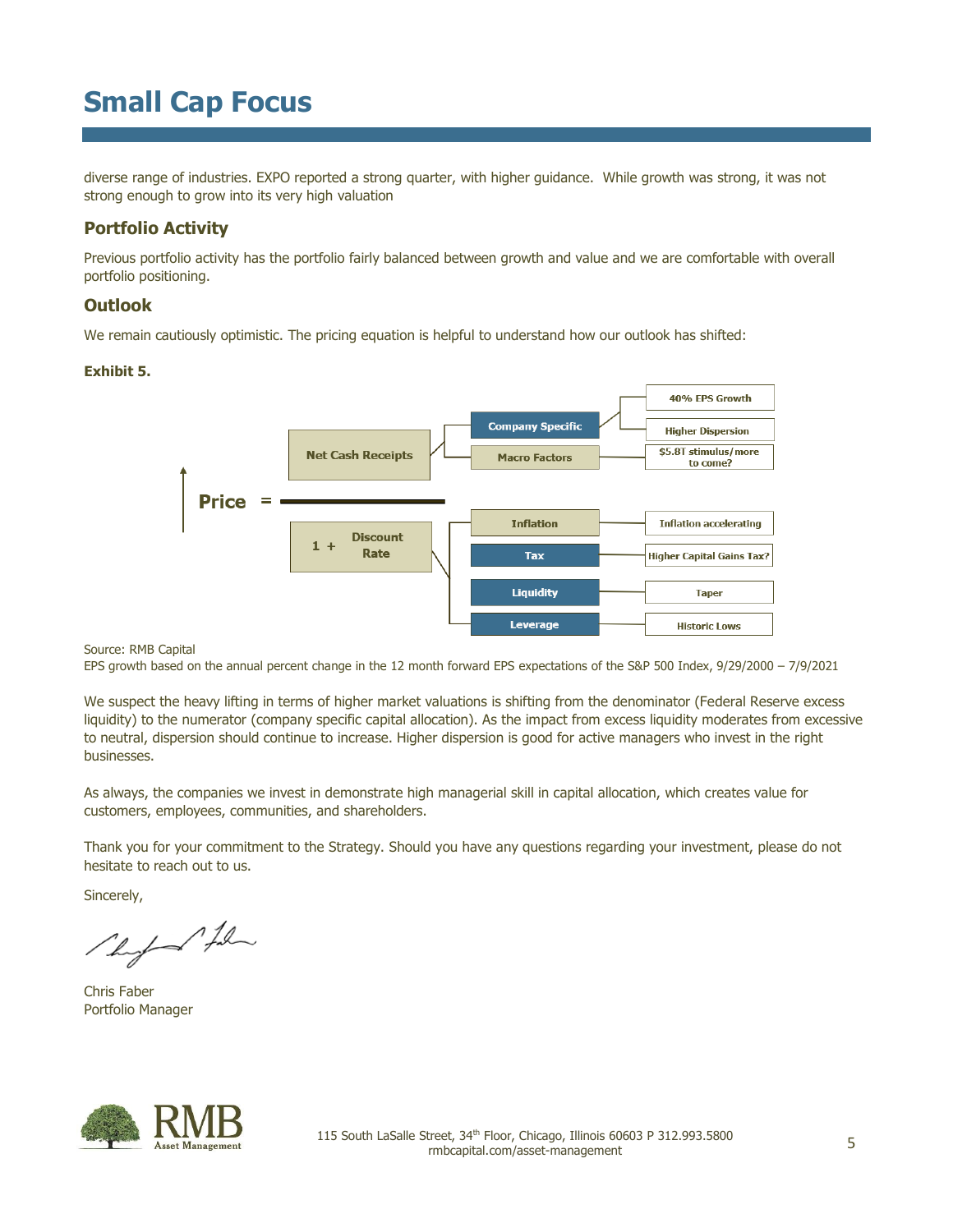| TOP TEN HOLDINGS AS OF 6/30/21    |                         |  |  |  |  |
|-----------------------------------|-------------------------|--|--|--|--|
| <b>Company</b>                    | $%$ of<br><b>Assets</b> |  |  |  |  |
| Pool Corp.                        | 4.14%                   |  |  |  |  |
| West Pharmaceutical Services Inc. | $3.94\%$                |  |  |  |  |
| EastGroup Properties Inc.         | 3.74%                   |  |  |  |  |
| Seacoast Banking Corp. of Florida | $3.55\%$                |  |  |  |  |
| Eagle Materials Inc.              | 3.52%                   |  |  |  |  |
| Omnicell Inc.                     | 3.48%                   |  |  |  |  |
| Devon Energy Corp.                | 3.37%                   |  |  |  |  |
| Catalent Inc.                     | 3,26%                   |  |  |  |  |
| Proofpoint Inc.                   | 3.13%                   |  |  |  |  |
| Monolithic Power Systems Inc.     | 3.13%                   |  |  |  |  |

Holdings are subject to change. Past performance is not indicative of future results, and there is risk of loss of all or part of your investment. The data provided is supplemental. Please see disclosures at the end of this document.

The opinions and analyses expressed in this newsletter are based on RMB Capital Management, LLC's ("RMB Capital") research and professional experience and are expressed as of the date of our mailing of this presentation. Certain information expressed represents an assessment at a specific point in time and is not intended to be a forecast or guarantee of future performance, nor is it intended to speak to any future time periods. RMB Capital makes no warranty or representation, express or implied, nor does RMB Capital accept any liability, with respect to the information and data set forth herein, and RMB Capital specifically disclaims any duty to update any of the information and data contained in this newsletter. The information and data in this presentation does not constitute legal, tax, accounting, investment or other professional advice. Past performance is not indicative of future results, and there is a risk of loss of all or party of your investment. This information is confidential and may not be reproduced or redistributed to any other party without the permission of RMB Capital.

An investment cannot be made directly in an index. The index data assumes reinvestment of all income and does not bear fees, taxes, or transaction costs. The investment strategy and types of securities held by the comparison index may be substantially different from the investment strategy and types of securities held by the strategies. The benchmarks are shown for comparison purposes and are fully invested and include the reinvestment of income. The Russell 2000 is a subset of the Russell 3000 Index, representing about 8% of the total market capitalization of that index. It includes approximately 2000 of the smallest securities based on a combination of their market cap and current index membership. The Russell 2500 is a subset of the Russell 3000, including approximately 2500 of the smallest securities based on their market cap and current index membership. The strategies include small- to mid-cap equity portfolios. The strategies may target investments in companies with relatively small market capitalizations (generally between \$500 million and \$10 billion at the time of initial purchase), that are undervalued as suggested by RMB Capital's proprietary economic return framework. The S&P 500 is widely regarded as the best single gauge of the United States equity market. It includes 500 leading companies in leading industries of the US economy. The S&P 500 focuses on the large cap segment of the market and covers approximately 75% of US equities.

While "high-quality" has no single, strict industry definition, we define high-quality stocks as those that we believe offer more reliability and less risk based on a set of clearly defined fundamental criteria including hard criteria (e.g., balance sheet stability, operating efficiency, enterprise life cycle) and soft criteria (e.g., management credibility). We define well-managed companies as those that intentionally grow assets when their economic return on capital is above the cost of capital, are willing to shrink assets when economic return is below the cost of capital, and actively seek to improve economic return when it is approximately equal to the cost of capital.